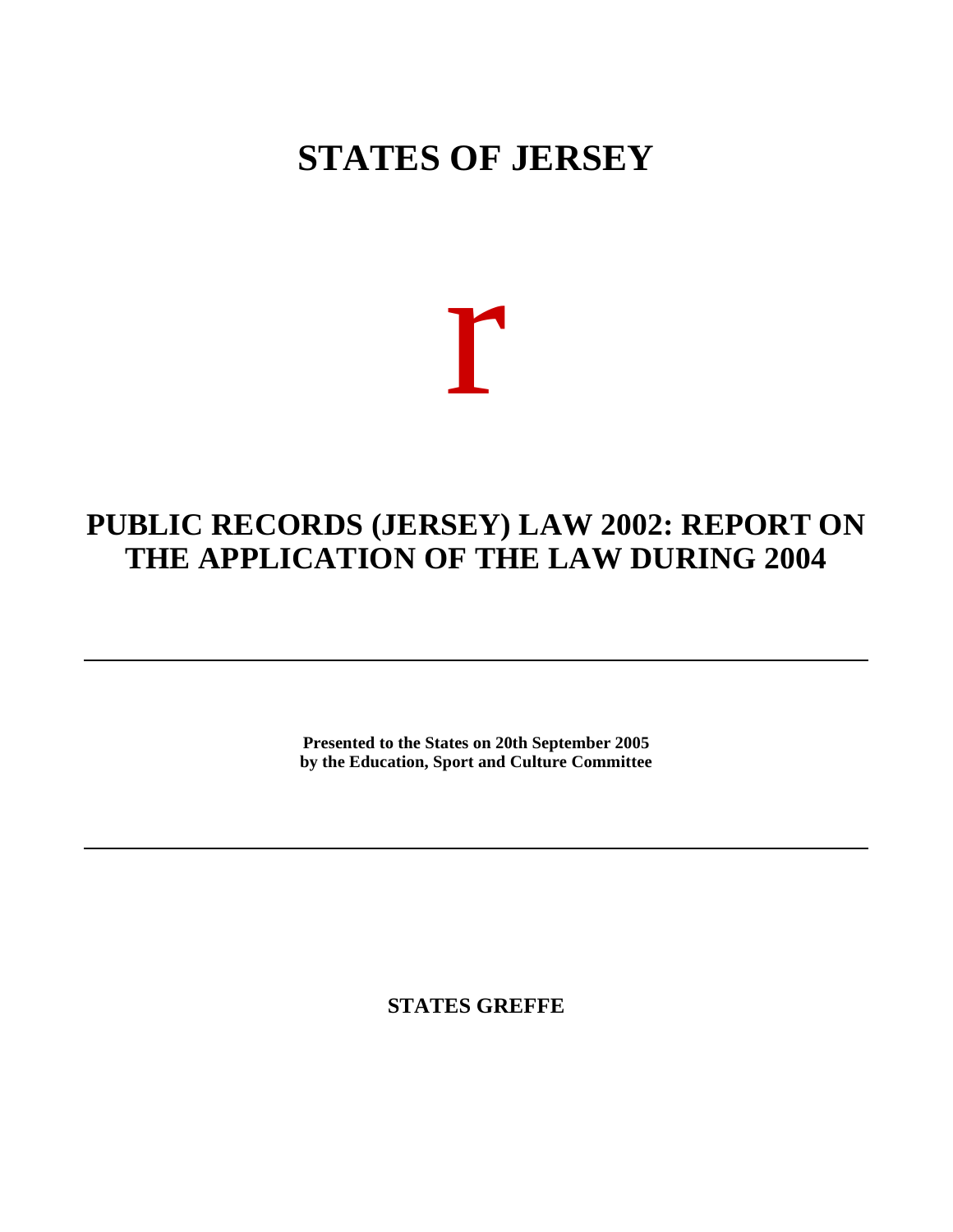#### **REPORT**

#### **Introduction**

The purpose of the Law is to ensure the preservation of the Island's public records. Its key Articles relate to –

- the duties, powers and functions of the archivist appointed by Jersey Heritage Trust;
- the appointment of a records advisory panel by the Education, Sport and Culture Committee as an independent watchdog and advisory body;
- provision of access to records;
- the duty of public institutions to create, keep and manage records;
- the appointment of a public records officer by public institutions to work with the archivist.

The Public Records Law is an important new statute for the Island, designed to ensure the survival of historic States records. This will only happen through good record-keeping and management. Records and information management are fundamental to democratic government; established records management practices are the backbone of this, and are required by law. It is vital that the States of Jersey recognise this at a time of significant restructuring and modernisation in government, and realise that by supporting the Jersey Heritage Trust in the implementation of the Public Records Law it is providing a service that is joined-up, cost-efficient and simple.

#### **2004**

The Archivist identified objectives for the delivery of the Public Records Law in 2004 and achieved greater success in some areas than others –

- **1** *continuing close liaison with project managers of electronic document management programme in Computer Services Department*
	- The roll-out of Livelink, the electronic document management programme purchased by the States, gathered momentum through the year. By the beginning of 2005, both the Jersey Archive and the Department for Education Sport and Culture could access it after many technical difficulties had been overcome. The Livelink project managers have worked closely with the Archivist throughout the year and the recent delivery of the application at Jersey Archive is largely thanks to them and is much appreciated.
- **2** *the establishment of Public Record Officers (PROs) in all departments by 31st March 2004*
	- The Archivist was invited to introduce the law to the Corporate Management Board in January 2004. As a result, some large composite departments have appointed a PRO for each discrete function – Home Affairs has 9 (the Police have 2) and Environment and Planning has 5; others such as Economic Development have only one. Public Services Department has yet to appoint a PRO.
- **3** *the establishment of cycle of meetings of PROs to ensure application of standard procedures*
	- Those PROs appointed met regularly in 2004, both en masse and in smaller groupings.
- **4** *updating the records management presence on States intranet*
	- The information about records management available on the intranet has been updated to be current.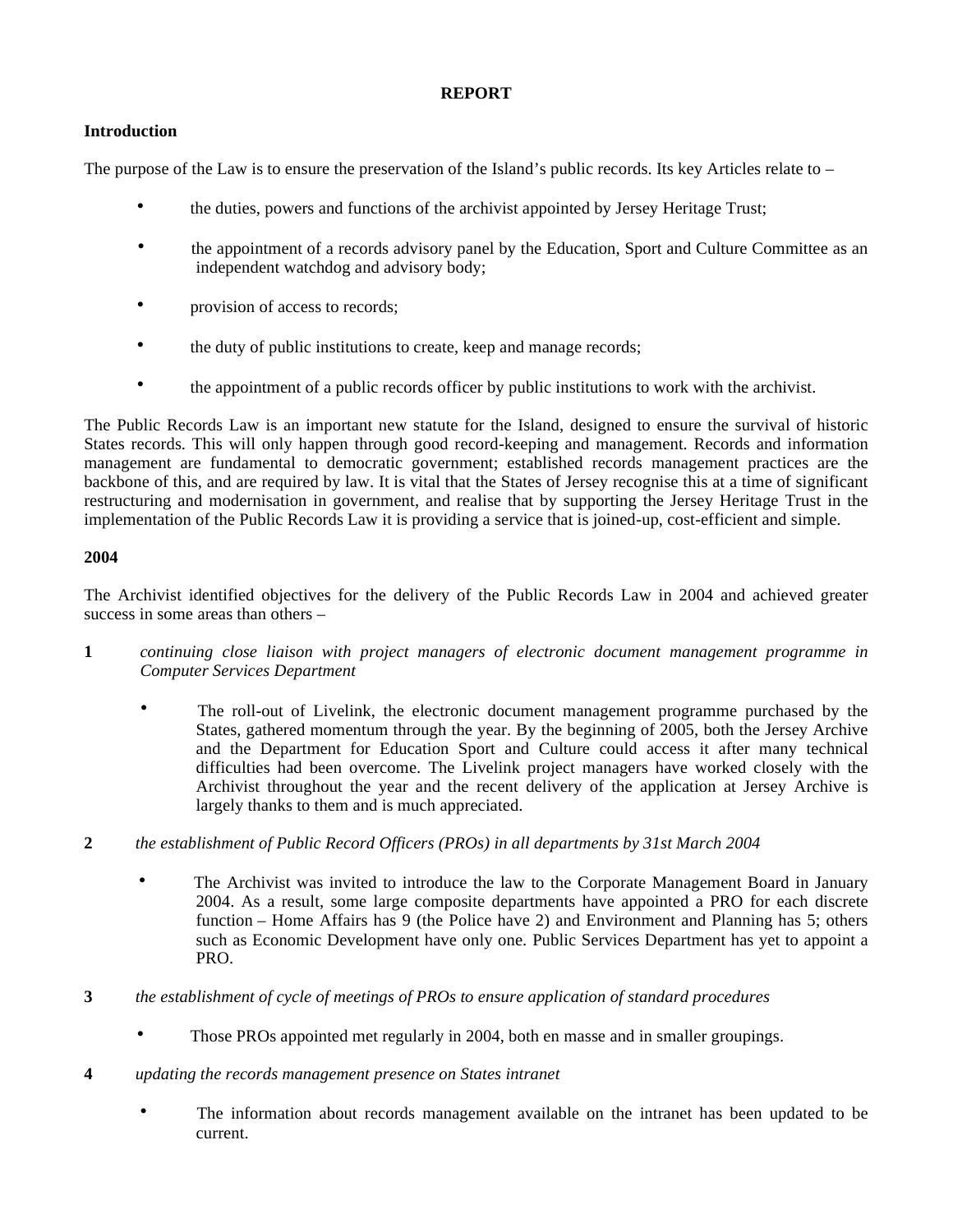- **5** *effecting deposit of all archival public records from departments identified for the implementation of the law this year*
	- Archival deposits were received from 21 different departments/public bodies (*see* Appendix A).
- **6** *establishing records management practices including retention schedules in those same departments*
	- The Archivist was consulted about records management practices in a number of different departments including parishes, Education, Sport and Culture, Driver and Vehicle Standards, Immigration and Nationality, Customs and Excise, the Police, Environment and Planning.
- **7** *preparing a paper proposing a corporate records management centre for paper records*
	- The Archivist has begun to map out a paper for a corporate records management centre.

One of the major areas of discussion has been towards the establishment of a corporate taxonomy (a classification scheme or file plan) for the arrangement of files/records/information based on function. This is a major undertaking and the work is on-going. It has relevance for records in any format and its creation is being driven by the application of Livelink in departments, the single website and the call centre.

The Archivist has worked closely with the Data Protection Officer through the year, including holding a joint meeting of PROs and departmental data protection officers. Both the new Data Protection Law and the proposed Freedom of Information Act have good records management at their core. She is confident that close working and communication will ensure efficient, co-ordinated and streamlined delivery of all 3 acts.

#### **Records Advisory Panel**

The Records Advisory Panel met on a quarterly basis in 2004. At its meetings, closure periods for mental health records, resources for the Archive and the corporate taxonomy above were discussed. The Archivist is grateful for the support and the very practical advice offered by the Panel in what has been a difficult year for Jersey Archive.

#### **Transfers of records**

In 2004, accessions were received from 21 departments (*see* full list at Appendix A). They amount to25 cubic metres of records, the equivalent to 143 metres of shelves.

#### **Future**

Implementation of the Law was curtailed in the last 2 months of 2004 by the reduction in service at Jersey Archive, brought about by a restructuring of the Trust in the face of a funding shortfall in 2005. The Education, Sport and Culture Committee had reached a funding agreement with the Trust but took the opinion that Records Management is a corporate requirement. They agreed to work with us in seeking funding on a corporate basis.

The changes had an unsettling effect at the Archive and managing them has at times been time-consuming and difficult. There are fewer staff to cover all aspects of service delivery, which include the deposit of private archives as well as public ones (over 74 private archives deposits were made in 2004– *see* Appendix B) and as a result implementation of the Law has slowed down dramatically.

#### **2005**

In April 2005, the case for joint funding of records management will be made at the Chief Executive's Corporate Management Board. Significant progress with successful implementation of the Law in 2005 will be dependent on the decision made at that meeting.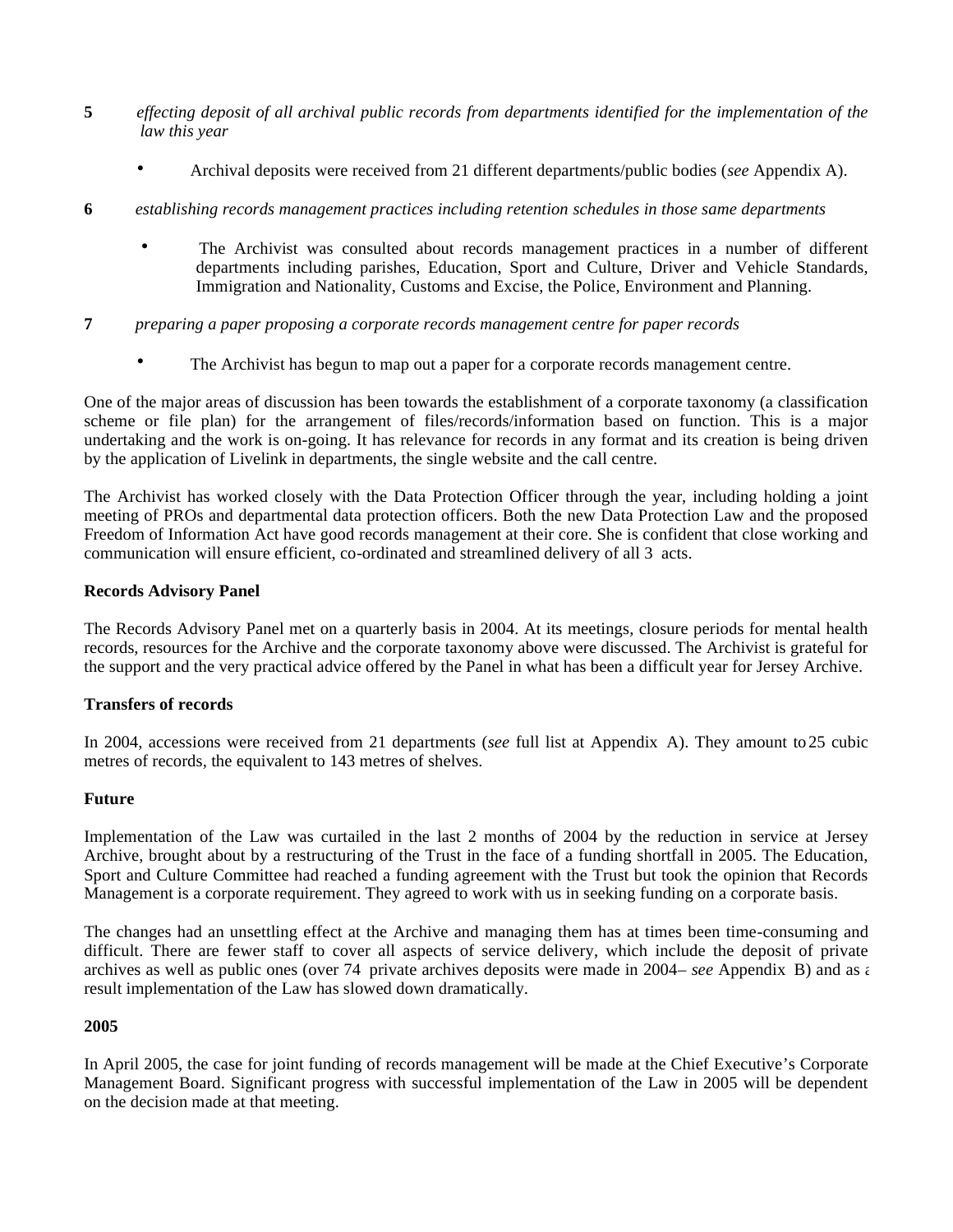It is vital that the States of Jersey recognise the importance of the Law and records management at a time of significant restructuring and modernisation in government, and realise that by supporting the Jersey Heritage Trust in the implementation of the Public Records Law it will provide a service that is joined-up, cost-efficient and simple.

**Sue Groves Head of Archives and Collections Jersey Heritage Trust March 2005**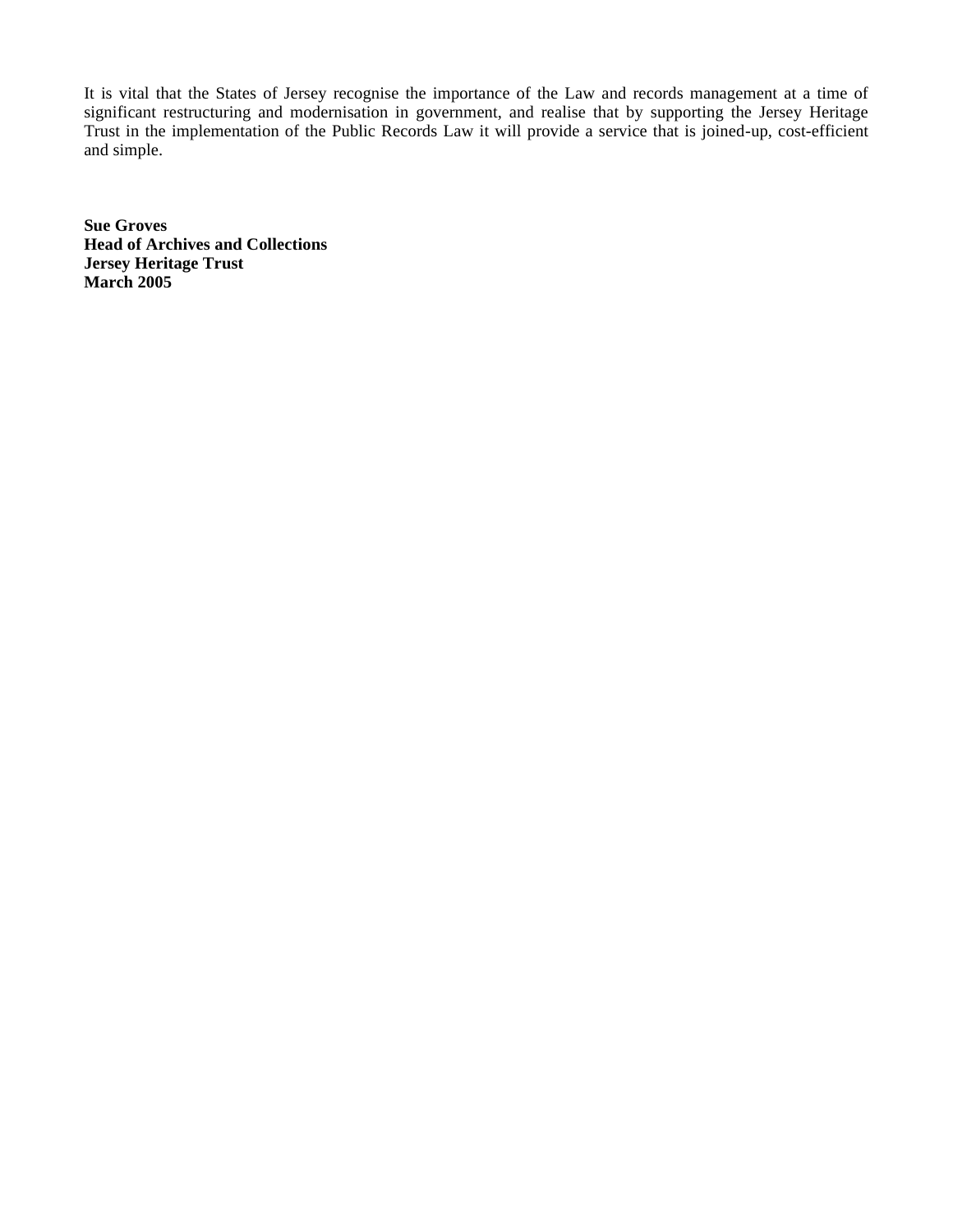#### **Addendum to Report on the application of the Public Records (Jersey) Law 2002 for 2004**

Further to the statement made in the final paragraph of the report, the case for joint funding of records management was not taken to the Corporate Management Board in April. Alternatively the Chief Executive of Policy and Resources met the Assistant Director of Education (Lifelong Learning) and the Director of the Jersey Heritage Trust to explain that there was no capacity in any budget to support the application for records management funding. The Chief Executive of Policy and Resources would, however, like to support the application of the Public Records (Jersey) Law through the work of the public record officers.

**Sue Groves Head of Archives and Collections Jersey Heritage Trust 5th July 2005**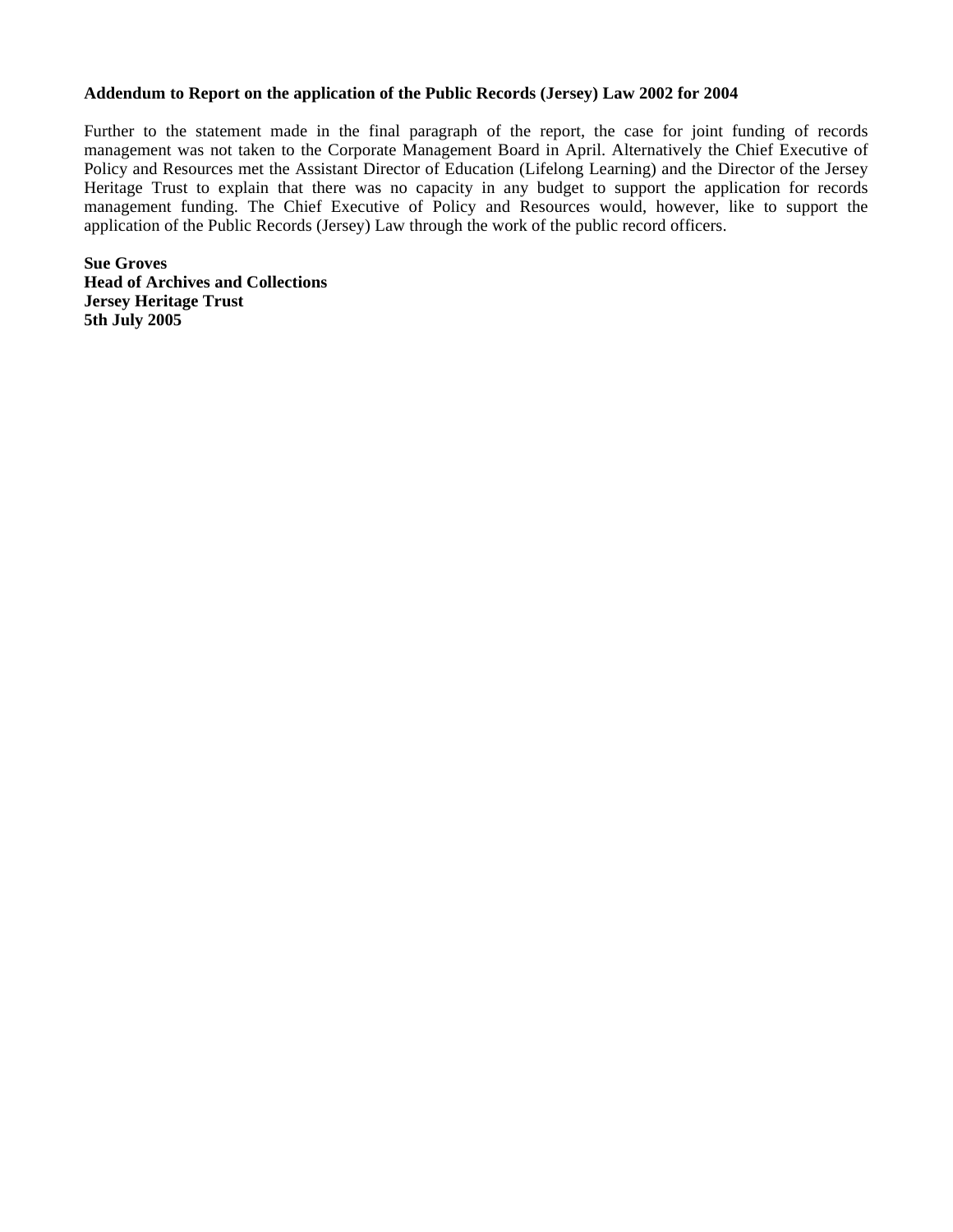#### **Departments and public institutions which transferred archival public records to Jersey Archive in 2004**

Computer Services Customs and Excise Environment and Planning Harbours Immigration and Nationality Jersey Airport Jersey Financial Services Commission Jersey Heritage Trust Jersey Post Jersey Telecom Jersey Water Judicial Greffe Law Officers' Department Office of the Superintendent Registrar Parish of Grouville Parish of St. John Parish of Trinity Schools: Les Landes, Grainville States Greffe States of Jersey Treasury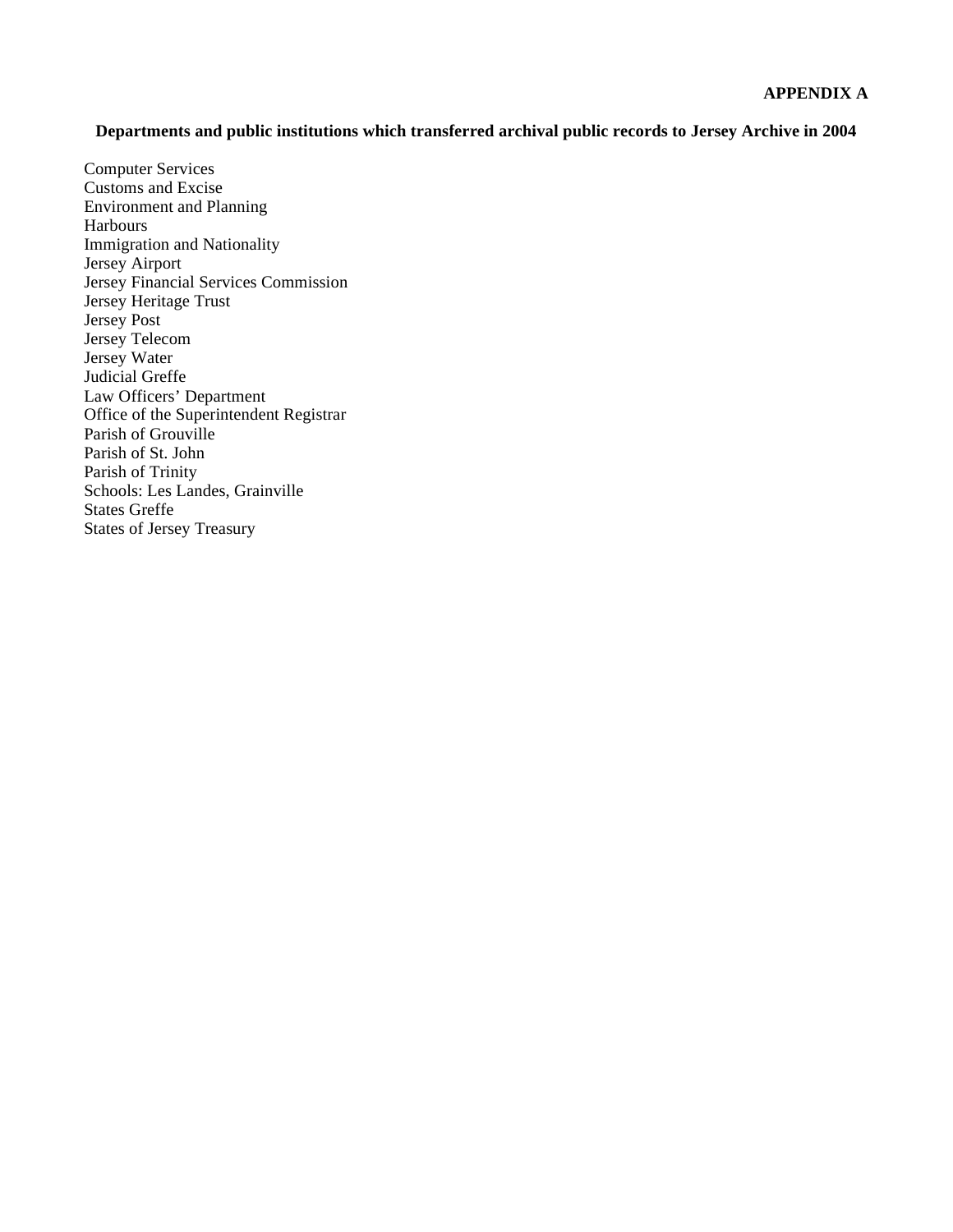#### **Private accessions**

A History of Jersey Airways and Channel Silver Wings, 1972 JA/837

Channel Islands Occupation Society (Jersey) additional deposit of the journal and papers of W.J. Le Quesne, newspaper cuttings, signal magazines and blue album No. 8 containing: stills from the 1945 Ministry of Information Film titled The Channel Islands, 1940 – 1945, post-war evening post and photograph of St. Aubin's Harbour from the collection of Arthur A.H. Downer. JA/840

\*\*

\*\*

Catalogue from the last Antique and Modern Sale of Bonhams and Langlois Auctioneers, includes sale prices of lots and signatures of staff, 26/09/2003

JA/842 \*\*

Amy Family Collection additional deposit, includes: letters, cards and photographs, 1900s JA/843

\*\*

Series of Doctor's diaries, day books, death certificates and prescription books from the surgery of Dr. C. Mattas, 1920s – 1950s

JA/844 \*\*

Archive Collection of the Prince of Wales Lodge, No. 1003, includes: minute books, accounts and registers of members, 1863 – 1999

JA/849

\*\*

Documents relating to air travel and Jersey Airlines, 1950s – 1980s JA/851

\*\*

Photograph of St. Helier's Honorary Police, licence of S.E. Wilson and Honorary Police Instructions for the Battle of Flowers, 1961 – 1964 JA/853

\*\*

Contracts, correspondence and books concerning the Hamon, Bichard and Lafolley Families, 1618 – 1960 JA/854

\*\*

CDs, LPs and Cassettes of various Jersey Bands, includes photographs and posters JA/855

\*\*

Programme for the Official Opening of Les Quennevais School and photographs of Midbay Stores Tearooms,  $c.1950s - 1966$ 

JA/858

\*\*

Additional Deposit includes: cash books, contracts and rente books, 1853 – 1946

JA/862 \*\*

Diaries containing research, original documents, photographs and newscuttings compiled by Don Philip Le Brun and Family Photographs, c.1883 – 2002

JA/863 \*\*

Diary of Peter Loftus (Founder of the Jersey Film Society), 1939

JA/865 \*\*

Series of receipts found under plaster work whilst renovating 2, Windsor Road, St. Helier, 1860s-1870s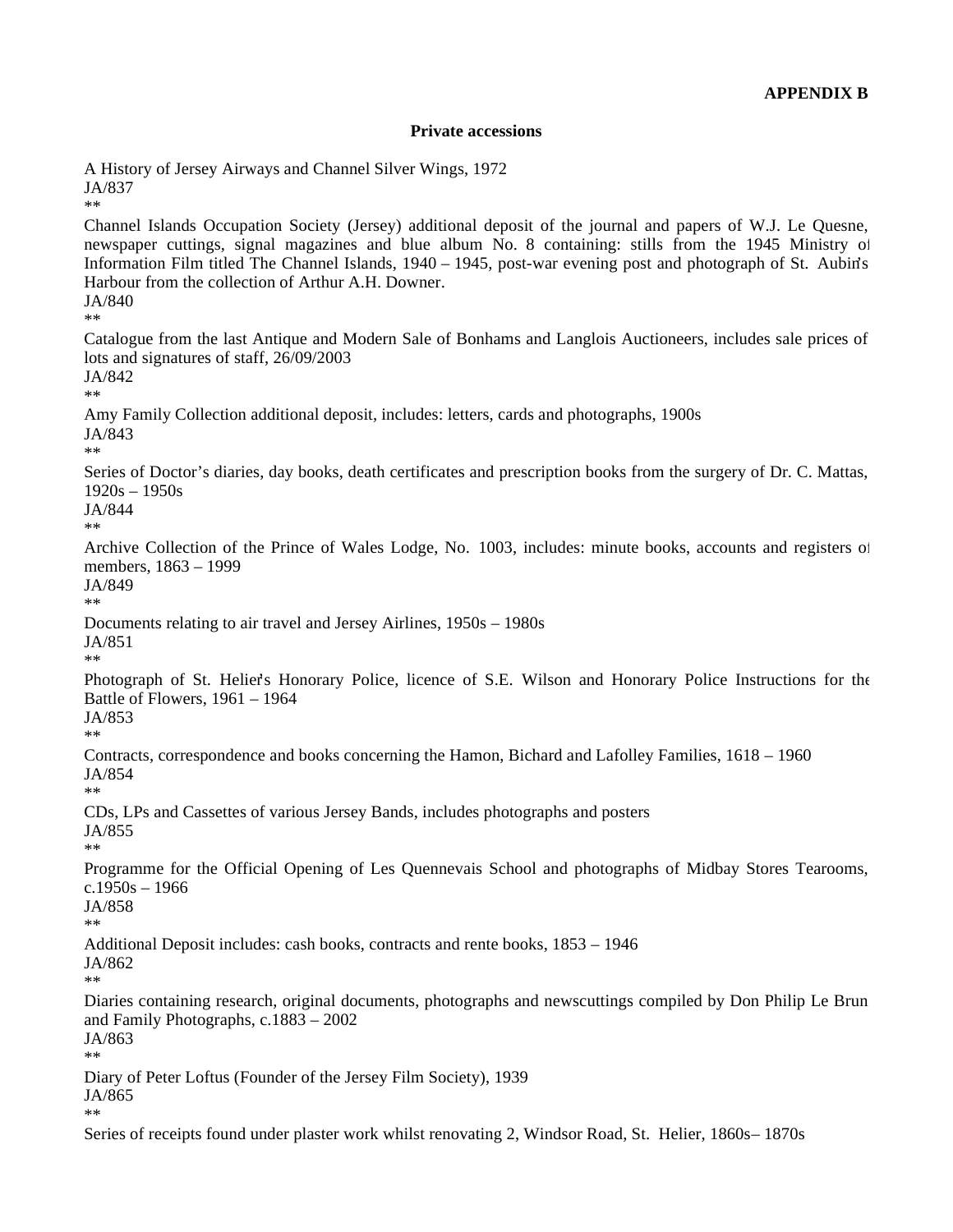JA/867 \*\* Jersey Farmer's Union Annual Reports, 1959 – 1989 JA/870 \*\* Channel Islands Occupation Society (Jersey) additional deposit; 3 autograph books, 1 sound recording of Franciso Font, 1 propaganda poster, Operation Hardtack Report, plan of German Tower at Westmount and printed volume, 1941 – 2000 JA/869 \*\* Ledger containing copies of contracts, extracts from the Parish Assembly of St. Helier and lists of hangmen c.18th century JA/871 \*\* Photographs, albums and magazine articles belonging to Frank Stone Clements, guardien at La Hougue Bie, 1926 – 1960 JA/872 \*\* Dr. F. and Mrs. K. Le Maistre collection; bulletins and annual reports of the Jersey Society in London, c.1900 – 1970s JA/873 \*\* Victor Hugo in Jersey Committee; correspondence, events, promotions and publicity, 2002 JA/874 \*\* Copybook of Charles Marett containing copies of the Chronique de L'Ile de Jersey, appairement and a poem concerning the Battle of Jersey JA/878 \*\* Family tree of the Bihet and Brochard Family JA/879 \*\* Additional deposit of posters, photographs, videos, cassettes and 8-inch single JA/880 \*\* Additional deposit of posters, photographs and videos, c.1969 – 2004 JA/881 \*\* Certificates and case register of Caroline Turley, District Nurse, 1950s – 1970s JA/886 \*\* Robin Cox Research Collection, includes: research covering the years 1477 – 1665 and 1940 – 1945, railway diaries, newspaper cuttings, parish research and other subject-based research JA/887 \*\* Jersey Eisteddfod Festival Concert Programmes, 1928 – 1948 JA/888 \*\* Patent Certificate of John Standsbury Le Maistre and Francis John Le Maistre for improved cover for nonreturnable potato barrels, 27/07/1935 JA/890 \*\* Correspondence from Mrs. Lewis to Mrs. Glossop, includes a description of her evacuation from Jersey in 1940 JA/889 \*\* Contract between Philippe Amy and Thomas Hocard, 11/05/1723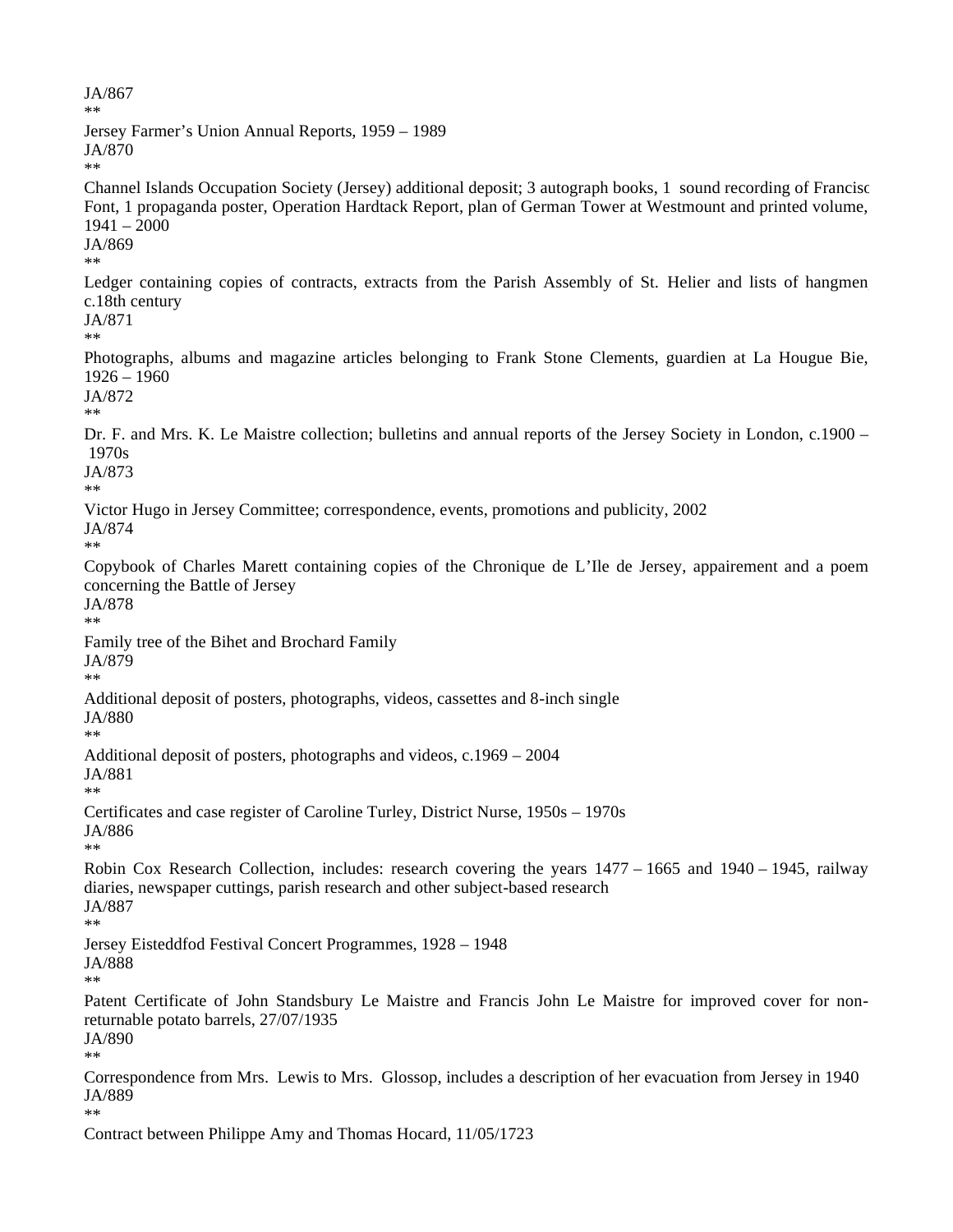JA/893 \*\* Additional deposit of posters, videos, CD and the Jersey Musician's Directory, c.1980s – 1990s JA/894 \*\* Promissory Note, 1847 JA/899 \*\* 8mm Cine Reels, photographs and text of the Overseas Aid Working Party trip to Giathugu, Kenya, 1977 JA/903 \*\* Additional deposit of the papers of Frank Stone Clements, guardien at La Hougue Bie, 1944 – 1953 JA/904 \*\* Jersey Scout Association, copies of group registrations, 1920 – 2000 JA/905 \*\* Photocopy of a series of Christmas Letters in German taken from the German Feldcommandant post box, 1941 JA/907 \*\* Series of photographs of coastal views of Jersey belonging to Frederick Reynolds, c.1920s – 1930s JA/909 \*\* Contract between W. English and R. Roussel and A. Le Couilliard, 1942 JA/911 \*\* St. Catherine's Sailing Club; minutes books, plans, correspondence, membership and newsletters, 1953 – 2000 JA/912 \*\* Jersey Women's Refuge, contact forms and day books, 1990s JA/915 \*\* Soroptimist International of Jersey minutes, 1996 – 2002 JA/916 \*\* Jersey Eisteddfod Archive, includes: minute books, syllabuses, newscuttings, video and audio cassettes, annual and concert programmes, 1928 – 1999 JA/917 \*\* Programmes and photographs of the St. Mark's Players, 1960s JA/920 \*\* Portion of a 1906 Calendar JA/921 \*\* Jersey Eisteddfod Archive additional deposit, includes: Annual Programmes, 1967 – 1973, 1980 – 1982 and Concert Programmes JA/923 \*\* Certificates and Letters of Commendation to John de la Haye relating to his rescue of Allied Airman, January 1944 JA/924 \*\* Archive of the Royal Army Service Corps, includes: photographs and newscuttings JA/925 \*\*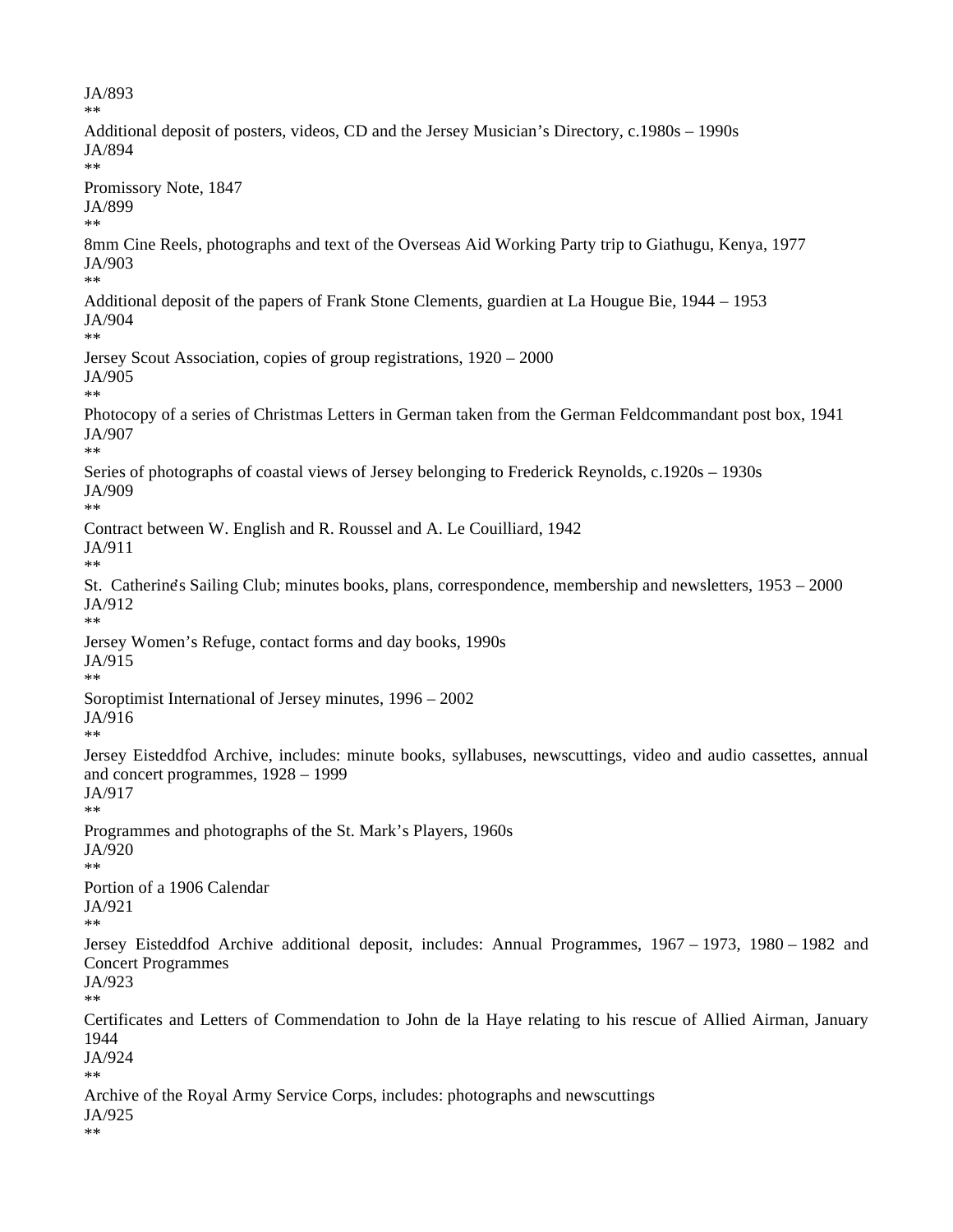Correspondence of James Baydon Norris-Scriven, W.M. Le Brun and Leslie Neale Scriven relating to the Occupation and Liberation of Jersey and papers relating to the Southern Railway, 1940 – 1945 JA/927 \*\* Programme for Dramatic Soirées at the Oddfellows Hall, Don Street, Jersey, 1898 JA/928 \*\* Jersey Scout Association additional deposit of material, 1908 – 2003 JA/929 \*\* Archive Collection of the Glanville Nursing Home, previously the Home for Infirm and Aged Women, includes: minutes books and accounts, 1860s – 1980s JA/931 \*\* Research and associated correspondence by C.T. Le Quesne on Jersey mills and the Le Quesne Family History C.T. Le Quesne's memoires, C.T. Le Quesne's de Faye story, notebook of Captain Philippe de Faye and notebook of Anne de Faye, 1872 – 2001 JA/932 \*\* Certificates and awards given to Winifred and John Arthur for dancing, includes photographs of West Park Pavilion, 1920s – 1960s JA/933 \*\* Documents relating to John Collins, 1942 – 1947 and photocopies of contracts, 1595 – 1858 JA/934 \*\* Commission for James Rider, Jersey, 1843 JA/937 \*\* Photocopy of the Occupation Diary of John Henderson, 1941 – 1945 JA/938 \*\* Letters of Lieutenant W.R. Patterson, First Officer on board the HMS Jersey, 1939 JA/945 \*\* Barnes & Collie Architects, project files and plans for project 578, Morier House and project 563, Belle Vue, c. 1998 – 2002 JA/947 \*\* Passport of H.J. Stanley, 02/09/1846 JA/949 \*\* Additional Deposit of the Archive Collection of the Prince of Wales Lodge, No. 1003, includes: Committee meeting minutes, correspondence, resignations, summons, centenary paperwork, bye-laws and year book, 1959 – 1990 JA/951 \*\* Papers of Mr. G.H.F. Flory, Pharmacist, 1942 – 1980 JA/953 \*\* Architect's drawings of Ladies College (Jersey College for Girls) by Adolphus Curry JA/952 \*\* Contracts concerning the Selous and Hamon Families, c.1830s – 1890s JA/955 \*\*